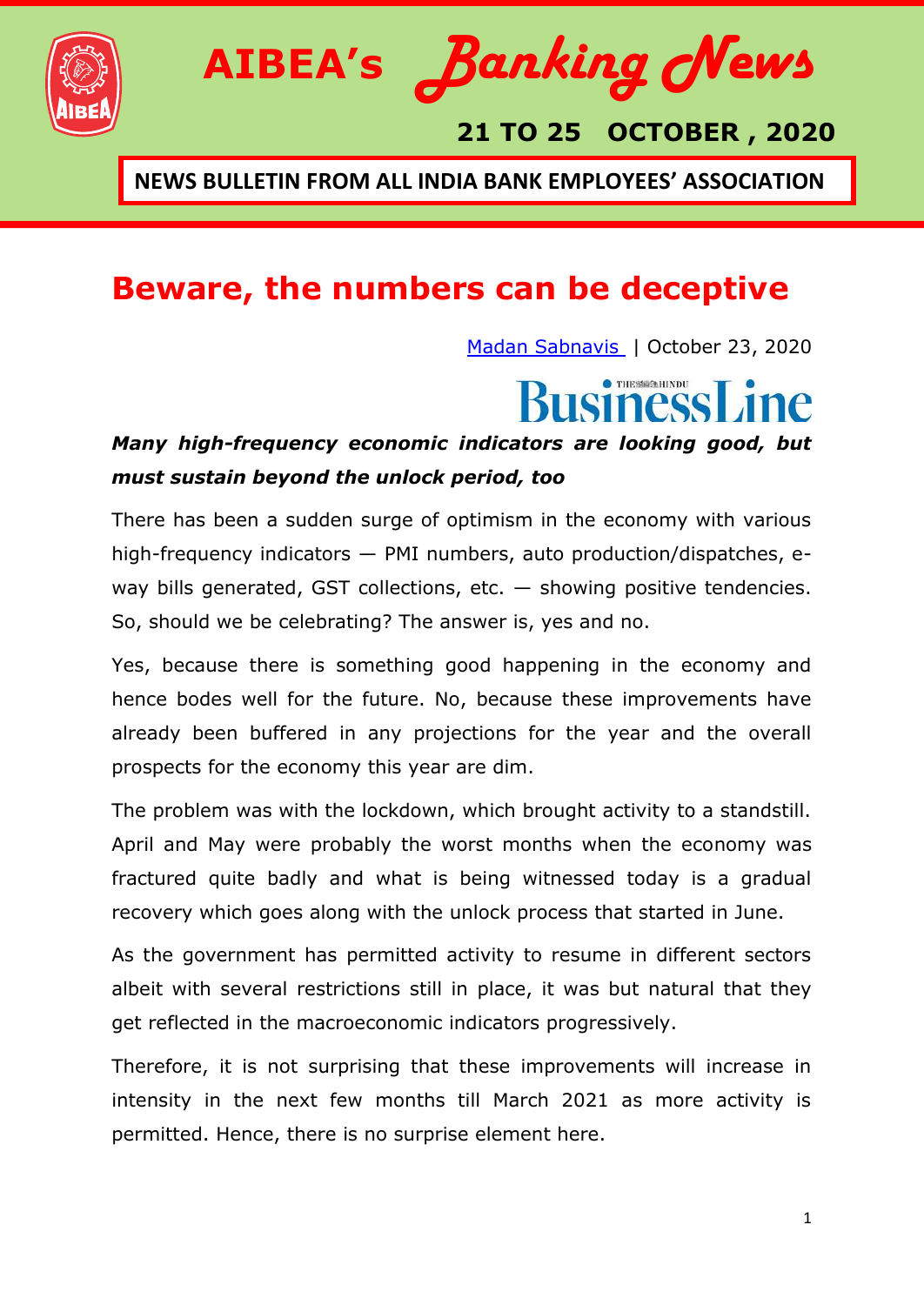But for sure this cannot be interpreted as a V-shaped recovery. In fact, some of the indicators like the PMI are misleading when interpreted in this context, as they refer to comparisons made over the preceding months.

Hence, almost all the companies surveyed would say that they were better off in June than May and, similarly, in September relative to August as the space offered for business increased with relaxations in the lockdown.

To interpret such numbers as being all-time highs is misleading as it does not talk of physical quantity of goods or services produced that can be compared with the past.

How about GST collections or e-way bills? These are surely good indicators of activity increasing in the country. This again is a corollary of the unlock process which has led to more trucks moving in the country, and while it is a positive development, it is not really reflective of a recovery in the sense of the economy moving from a trot to a gallop.

#### **Pent-up demand**

Also, there is a case of pent-up demand in the country which is bound to get inflated once activities are on-stream. This held for aviation when restrictions were partly removed, and passenger traffic increased. Subsequently, there was stabilisation after the initial burst ended. The same will probably happen once restaurants or even theatres open.

There are two things that must be kept in mind here. First, to be sure that a new trend of recovery has started, the numbers must continue to increase for at least three successive months. The case of pent-up demand and the start of the festival-cum-harvest season will ideally give indications of enhanced business activity as consumer spending would tend to be higher than before.

The three-month rule is important because given that spending power has been truncated due to loss of jobs and salary cuts, the ability to spend continuously would be limited.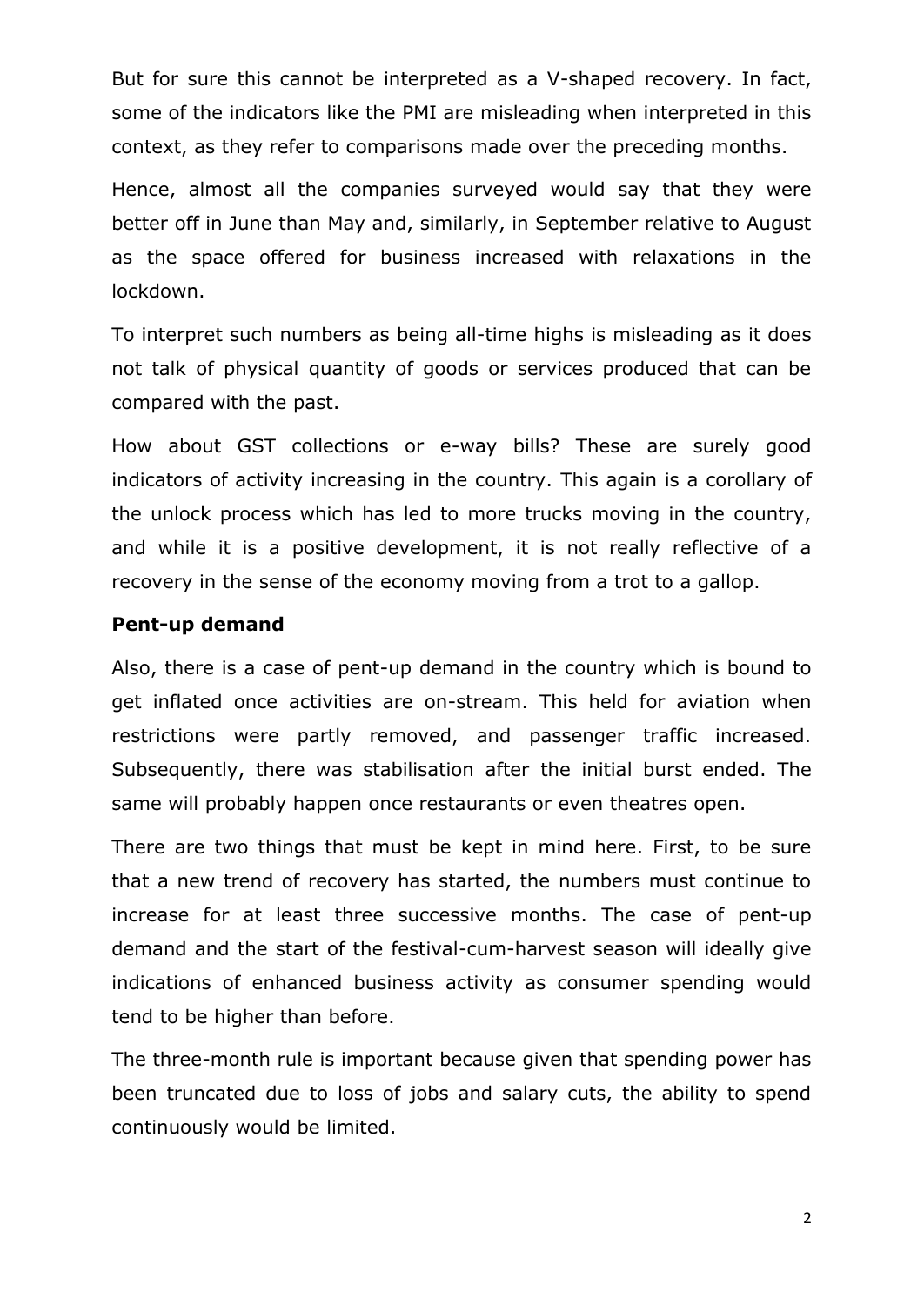And, second, most estimates of GDP growth for the year are in the region of -6 to -15 per cent after buffering in the sharp de-growth of -24 per cent in the first quarter.

Evidently, none of these projections assume that the slump in the first quarter will continue and the logical trail of estimates is an improvement on a quarter-on-quarter basis. Therefore, the degree of negative fall in GDP growth would tend to narrow over the quarters and probably end with a positive number in fourth quarter by which time the unlock would probably be complete in terms of all sectors being operative albeit at different rates; services, in particular, will not be allowed to operate at 100 per cent capacity for sure.

The picture is, hence, not surprising. It was already observed in the case of core sector growth numbers, which are reckoned on a year-on-year basis, there was a marginal decline in August compared with July.

This is not surprising because there would be volatility in these numbers depending on the level of activity. Sectors such as cement and steel will be linked directly with infrastructure activity and as the government spends more or construction activity recovers, there would be sharp spikes in production relative to the previous months.

Even while interpreting tax revenue numbers, one must be cautious as the bunching impact of production will automatically get reflected in the tax collections on account of GST.

While these flows would increase over time, it would be erroneous to extrapolate these numbers to reflect sharp revival. The government will still be slipping quite significantly in tax collections that can range from 10 per cent to 20 per cent.

Also, there is the practice of deferring refunds to shore up resources and this will be prevalent in the next six months.

#### **Sequential growth**

All these indicators are crucial as they do tell us how the economy is progressing. All of them must improve sequentially over months even to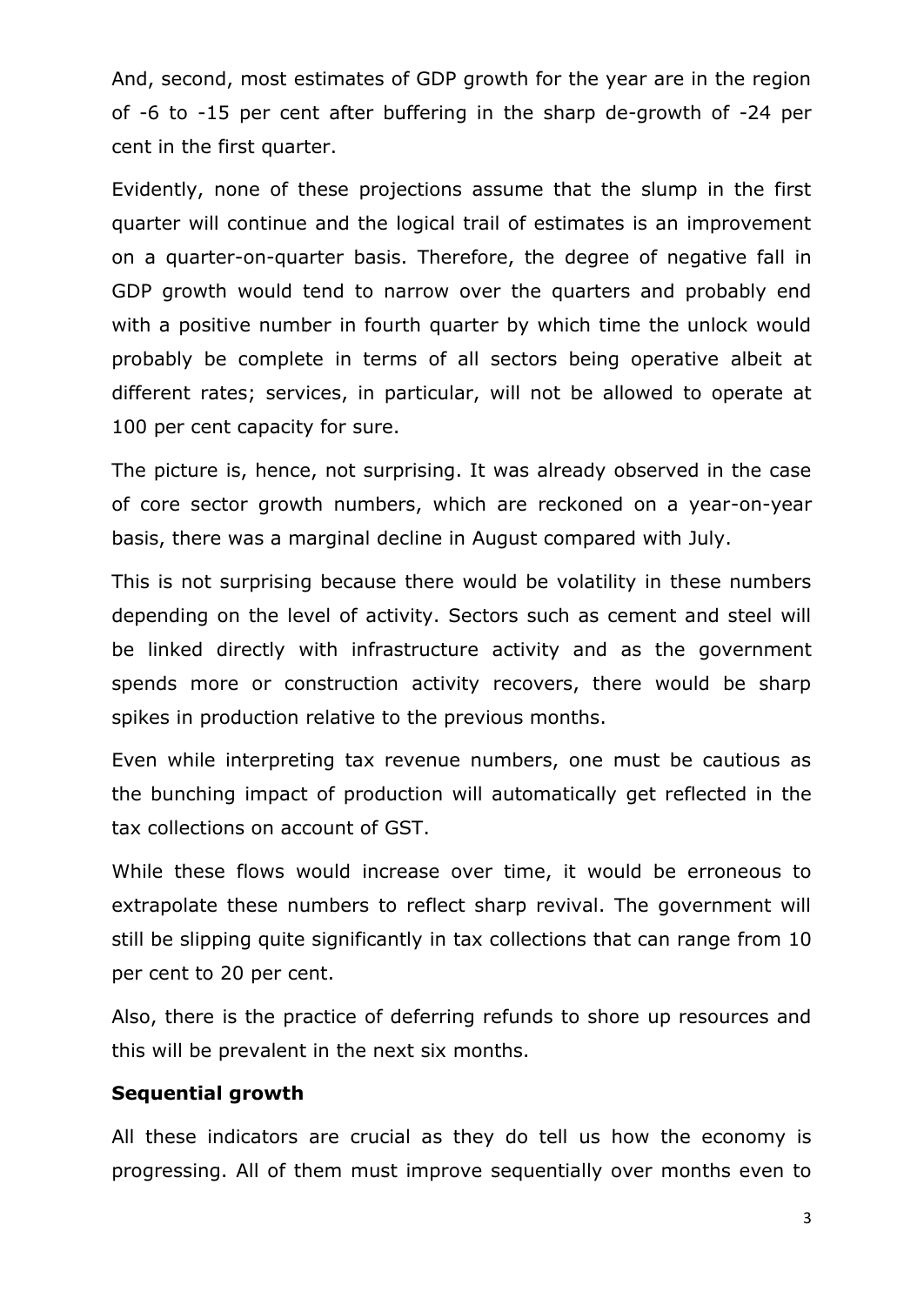maintain an overall fall in the economic growth of around 8 per cent this year as this number is premised on this betterment. But to conclude that the economy is back to normal will be erroneous and misleading.

In fact, any slippages over months should be taken seriously as that would mean that the positive spikes are more one-off performances rather than a sustained increase. And, any talk or debate on the shape of recovery going by these numbers is quite meaningless. It diverts attention from the fact that the economy has been hit by the lockdown and the road ahead is long and arduous.

# **Credit outstanding of banks up Rs.74,734 cr**

### [Our Bureau](https://www.thehindubusinessline.com/profile/author/Our-Bureau-15447/) Mumbai | October 23, 2020 **SINESS**

Scheduled banks probably saw the highest fortnightly offtake of credit in the current financial year so far, with their overall credit outstanding going up by Rs.74,734 crore.

Deposits of scheduled banks during the reporting fortnight ended October 9 lagged credit growth for the first time in the current financial year, growing Rs.43,893 crore in the reporting fortnight, according to the Reserve Bank of India's (RBI) data on scheduled bank's statement of position in India.

The revival in credit growth comes in the backdrop of the economy entering the so- called "busy season" for credit offtake amid the raging pandemic.

It may be pertinent to mention here that the RBI Governor Shaktikanta Das, on Wednesday, said that the country is almost at the doorstep of revival process.

However, since the beginning of the current financial year, the scheduled banks' credit outstanding is down by Rs.30,069 crore.

#### **Investments**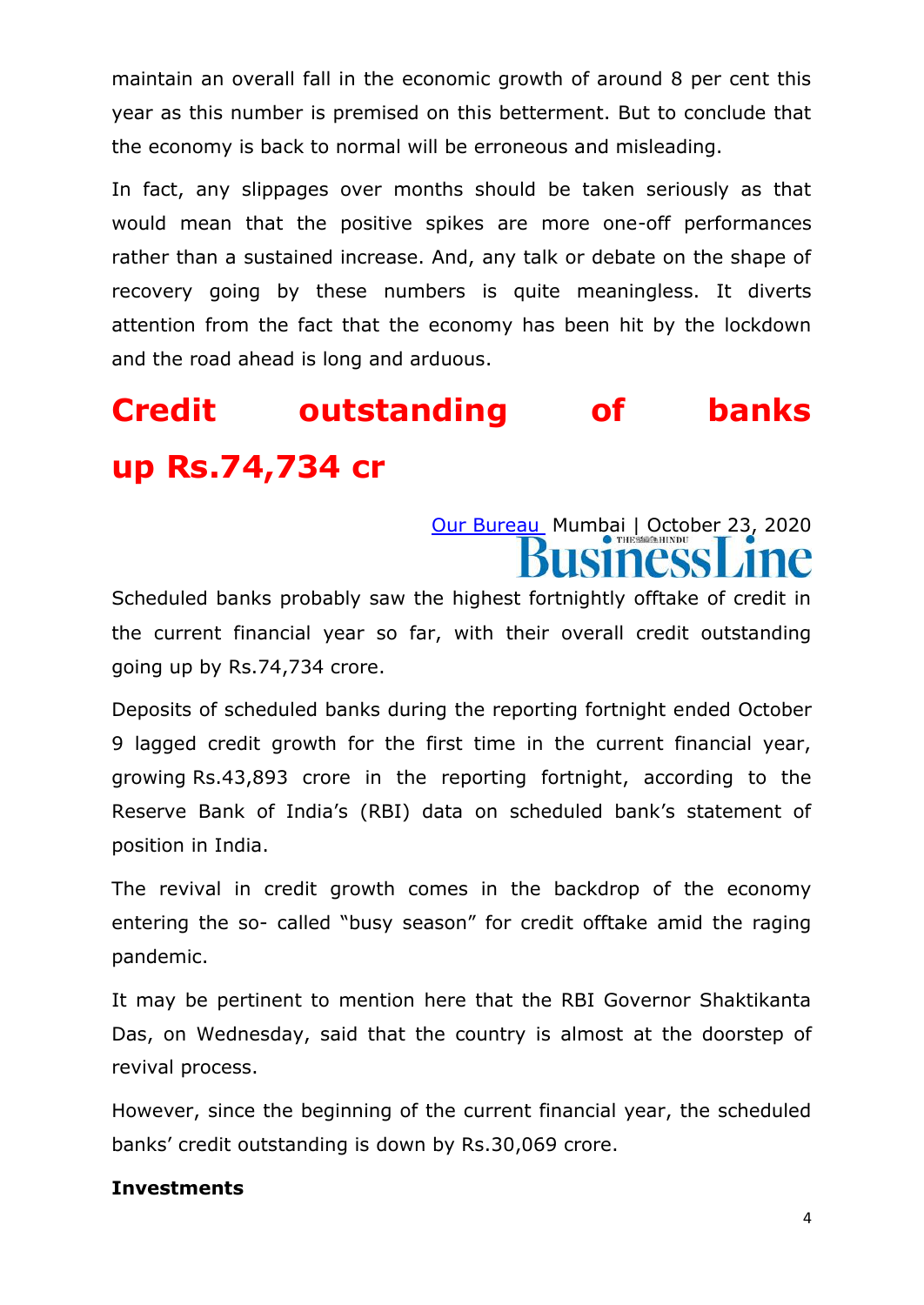With credit picking up, investments by scheduled banks in the reporting fortnight was relatively lower at Rs.22,183 crore vis-a-vis Rs.40,943 crore in the preceding fortnight.

# **Govt waives interest on interest for loans up to Rs.2 crore**

[PTI](https://www.thehindu.com/business/Industry/govt-waives-interest-on-interest-for-loans-up-to-2-crore/article32935732.ece?homepage=true) NEW DELHI, OCTOBER 24, 2020 THE MARK HINDU

### *As per the guidelines, the scheme can be availed by borrowers in specified loan accounts for a period from March 1 to August 31, 2020*

In a relief to borrowers at the onset of the festive season, the government on late Friday night announced waiver of interest on interest for loans up to Rs.2 crore irrespective of whether moratorium was availed or not.

The Department of Financial Services came out with operational guidelines in the backdrop of Su[preme Court's direction to implement the](https://www.thehindu.com/news/national/will-waive-compound-interest-for-loans-up-to-2-crore-govt-informs-supreme-court/article32758208.ece)  [interest waiver scheme,](https://www.thehindu.com/news/national/will-waive-compound-interest-for-loans-up-to-2-crore-govt-informs-supreme-court/article32758208.ece) which is likely to cost the exchequer Rs.6,500 crore.

The [apex court on October 14 directed the Centre](https://www.thehindu.com/news/national/loan-borrowers-diwali-is-in-your-hands-sc-tells-govt/article32854140.ece) to implement "as soon as possible" interest waiver on loans of up to Rs.2 crore under the RBI moratorium scheme in view of the COVID-19 pandemic saying the common man's Deepavali is in the government's hands.

As per the guidelines, the scheme can be availed by borrowers in specified loan accounts for a period from March 1 to August 31, 2020.

―Borrowers who have loan accounts having sanctioned limits and outstanding amount of not exceeding Rs.2 crore (aggregate of all facilities with lending institutions) as on February 29 shall be eligible for the scheme," it said.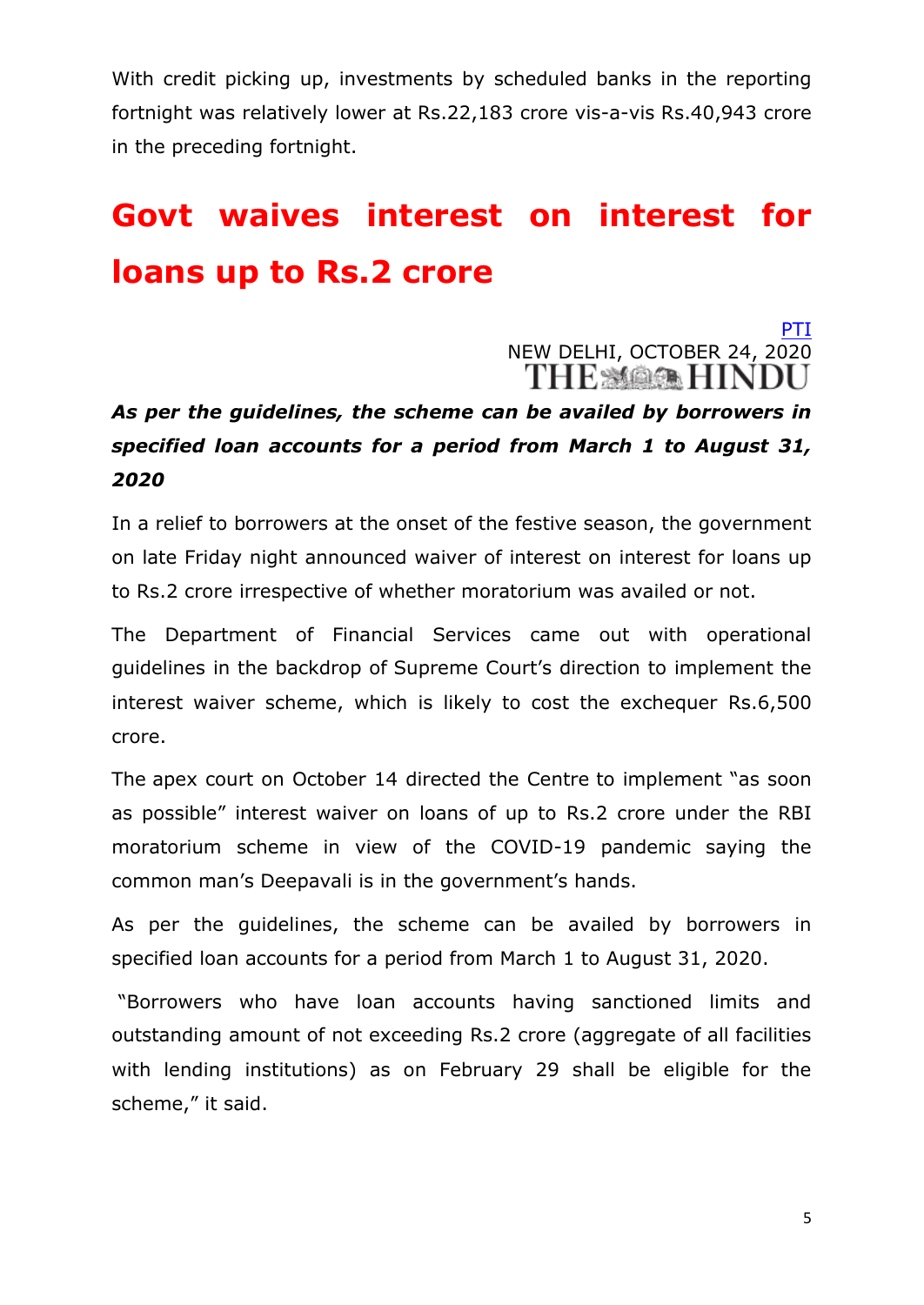As per the eligibility criteria mentioned in the guidelines, the accounts should be standard as on February 29 which means that it should not be Non-Performing Asset (NPA).

Housing loan, education loans, credit card dues, auto loans, MSME loans, consumer durable loans and consumption loans are covered under the scheme.

As per the scheme, the lending institutions shall credit the difference between compound interest and simple interest with regard to the eligible borrowers in respective accounts for the said period irrespective of whether the borrower fully or partially availed the [moratorium on](https://www.thehindu.com/news/national/loan-moratorium-extendable-to-two-years-centre-tells-supreme-court/article32494024.ece)  [repayment of loan](https://www.thehindu.com/news/national/loan-moratorium-extendable-to-two-years-centre-tells-supreme-court/article32494024.ece) announced by the RBI on March 27, 2020.

The scheme is also applicable on those who have not availed the moratorium scheme and continued with the repayment of loans.

The lending institutions after crediting the amount will claim the reimbursement from the central government.

# **Rural India surprises with job loss amid peak harvesting season in October; labour market stagnates**

By: **[Samrat Sharma](https://www.financialexpress.com/author/samrat-sharma/)** | October 22, 2020 **THE FINANCIAL EXPRESS** 

*It is possible that employment under the MGNREGS has declined significantly in October*

*The falling employment rate in rural India and the continued low employment rate in urban India are the weaknesses in India's labour market recovery process*

Jobs in rural India surprisingly plunged in the month of October, which is known for the peak month for the harvesting of Kharif crop. While sowing is spread over four months, most of the crop is harvested in October. It is also possible that employment under the MGNREGS has declined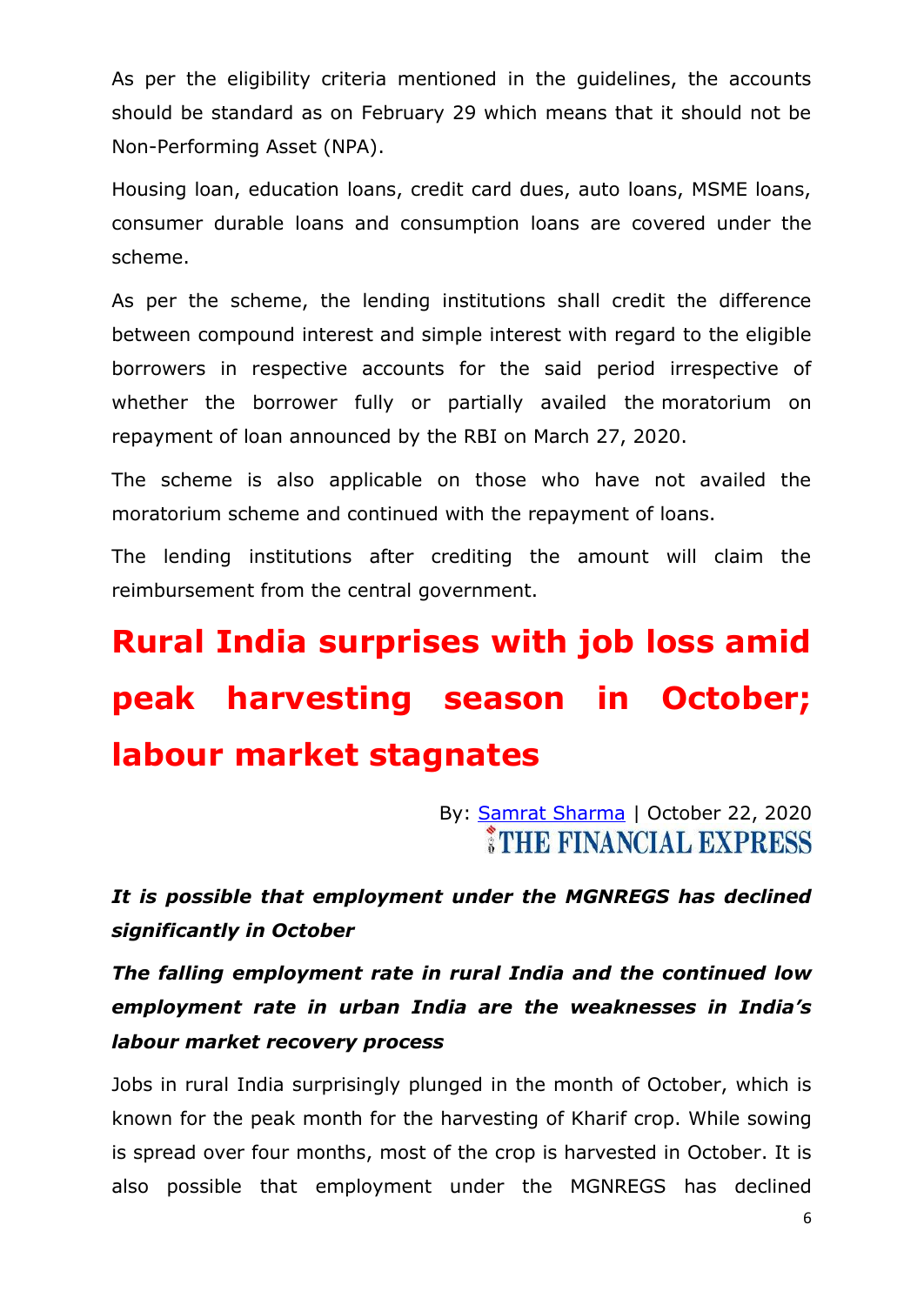significantly in October, said the Centre for Monitoring Indian Economy (CMIE). Till October 19 this year, the scheme had provided 5.85 crore person-days of employment compared to 13.8 crore person-days of employment during the full month of October 2019. However, these numbers get revised very substantially and therefore it may be hazardous to draw inferences at this stage, CMIE added. Yet, the fall evident so far is quite large.

The employment rate in rural India was 39.8 per cent in September, which was at the highest level since the lockdown began and was close to the pre-Covid level. However, rural India could not sustain an employment rate of 40 per cent or more. The weekly employment rate had touched 39.9 per cent in the week ended September 6 but it is on a downward trajectory since then. In the week ended October 4, the rate was down to 39 per cent and then it slipped further to 38.8 per cent in the week ended October 11, and recovered to 39.5 per cent in the week ended October 18.

The falling employment rate in rural India and the continued low employment rate in urban India are the weaknesses in India's labour market recovery process. Also, the economic recovery is showing signs of stagnation after a decent recovery in the previous months. After the major shock in April 2020, the recovery was smart in May and better in June. It continued well into July as well however it stalled in August and September. Now, it appears that the stagnation could extend or worsen in October, CMIE underlined.

Meanwhile, it is to be noted that since the denominator in the employment rate  $-$  working age population  $-$  keeps rising naturally, it is important to generate additional jobs to merely keep the employment rate unchanged. However, in the past four years, the employment rate has fallen steadily in each year as employment has been stagnant.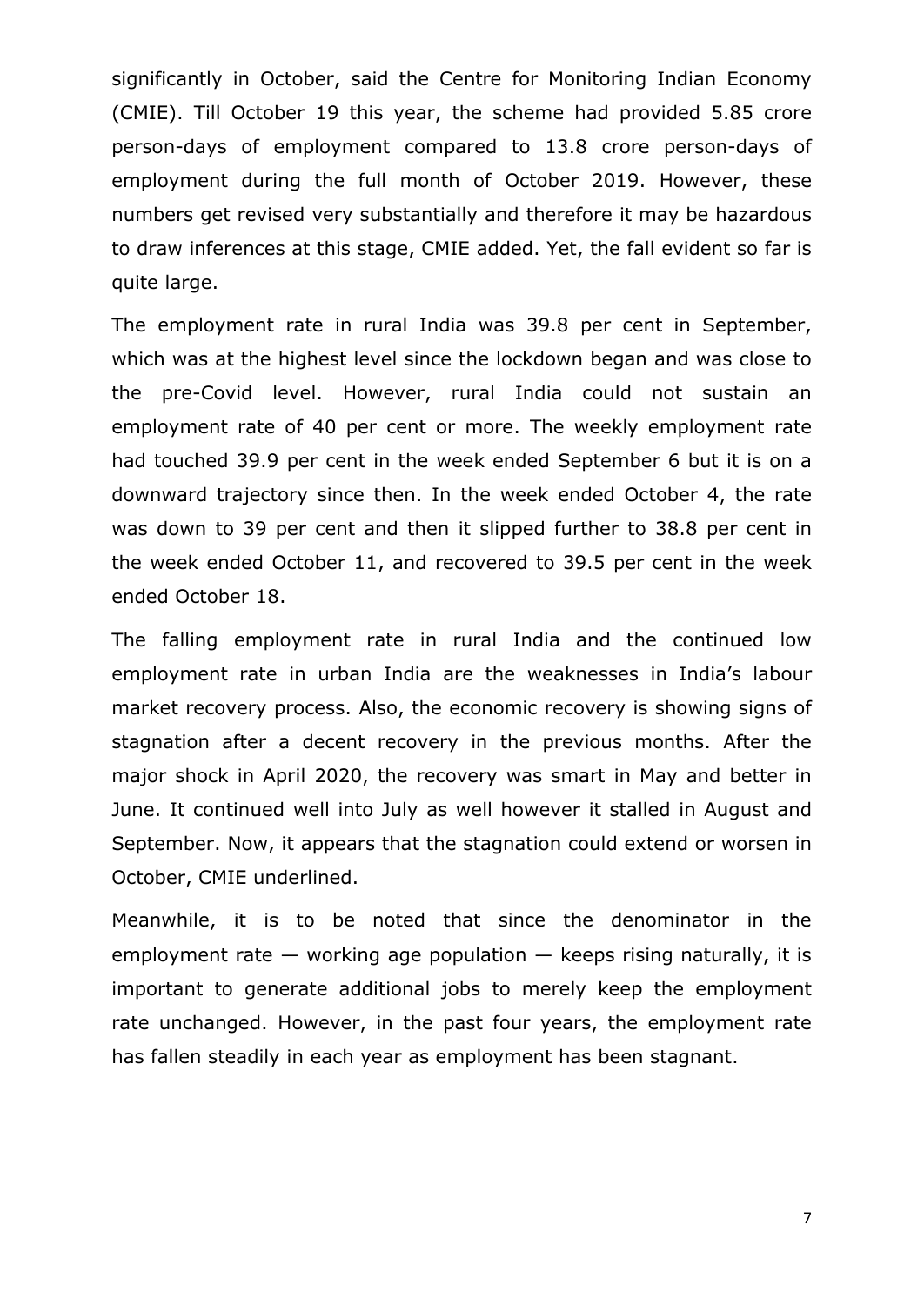# **Indians' wealth rises amid coronavirus crisis; Credit Suisse tells how much it may further grow**

#### [Samrat Sharma](https://www.financialexpress.com/author/samrat-sharma/) | Oct 22, 2020 THE FINANCIAL EXPRESS

*The wealth per adult in India rose from \$17,300 at the end of the calendar year 2019 to \$17,420 at the end-June 2020*

#### *Delhi govt employees can get cash in lieu of LTC*

Indian adults saw an increase of 0.7 per cent in their wealth in the first six months of the calendar year 2020, even as the country went through a prolonged phase of nationwide lockdown. The wealth per adult in India rose from \$17,300 at the end of the calendar year 2019 to \$17,420 at the end-June 2020, according to the Global Wealth Report 2020 by Credit Suisse. Wealth growth is expected to be strong through the remainder of 2020 and 2021, the report added. The survey estimated that the average wealth in India may rise 5–6 per cent in the full year 2020 and 9 per cent in 2021.

Over the last two decades, India's wealth has grown impressively, despite a setback in 2008 due to the global financial crisis and some currency fluctuations. While household wealth in India is dominated by property and other real assets, the financial assets have grown over time, now forming 22 per cent of gross assets. With an adjustment for survey underreporting, Credit Suisse said that the average debt was \$1,080 at the end of 2019, which is just 6 per cent of gross assets. It has been underlined that overall household debt is relatively low in India although indebtedness is a severe problem for many poor people in the country.

Meanwhile, the annual growth of wealth per adult averaged 9.7 per cent over 2000–19 using current exchange rates, and 12.1% with constant exchange rates. However, 73 per cent of adults in India had a net worth less than \$10,000 at the end of 2019, compared to only 19 per cent in China. Consequently, it was found out that wealth inequality remained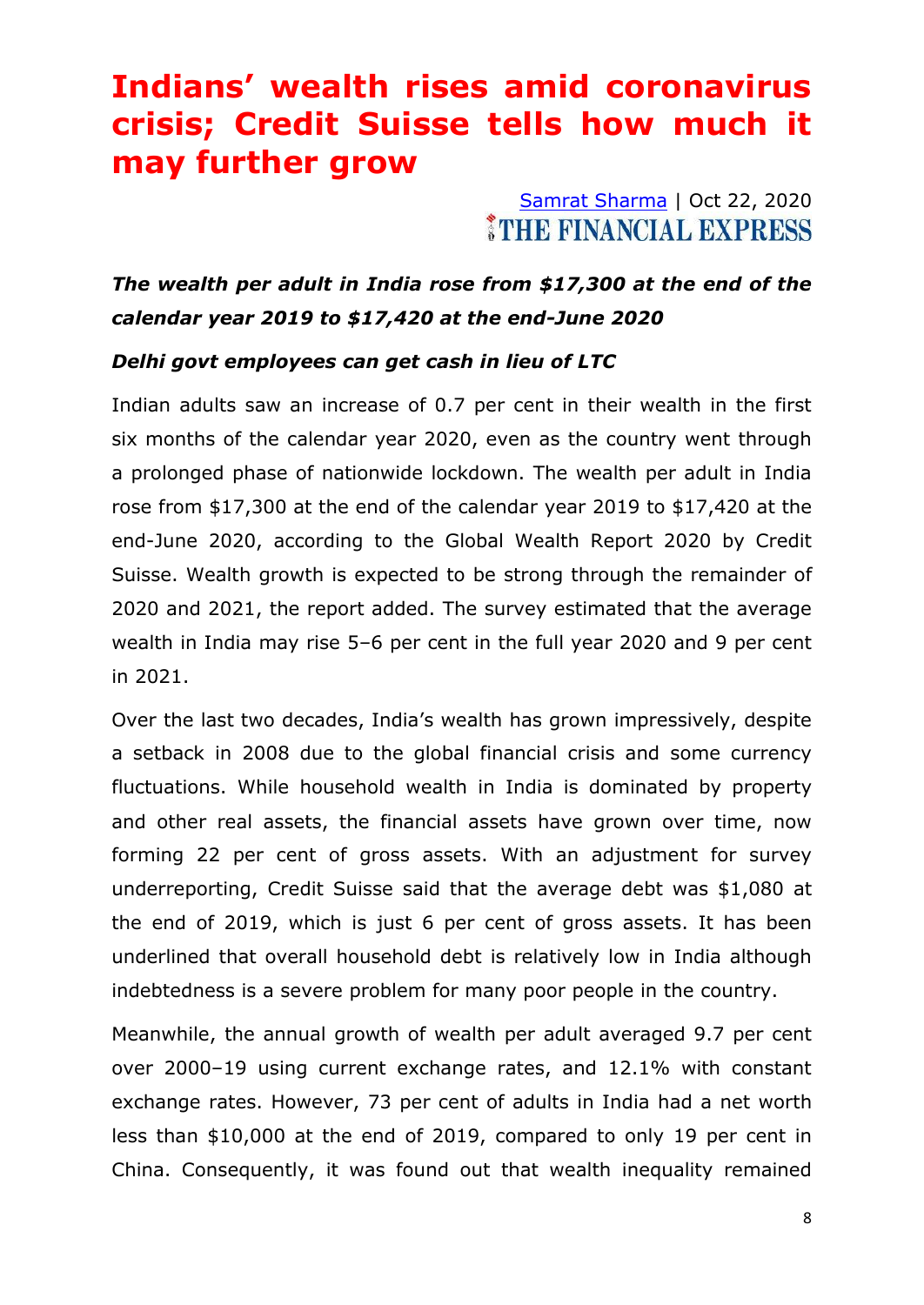quite high in India and there is considerable poverty in the country. On the other hand, a small fraction of the population (2.3 per cent of adults) had a net worth over \$0.1 million. Also, India has 9.07 lakh adults in the top 1 per cent of global wealth holders, which is 1.8 per cent share. Further, 4,600 adults are estimated to have wealth of over \$50 million.

# **Ultra high net worth individuals: At 4,593, India fourth after US, China, Germany, says report**

[Our Bureau](https://www.thehindubusinessline.com/profile/author/Our-Bureau-15447/) Mumbai | October 23, 2020

#### *India had 912,000 millionaires, or 2% of 51.9 million millionaires globally, at end 2019: Global Wealth Report 2020*

The wealth per Indian adult stood at \$17,420 at end June 2020, up a tad from \$17,300 as of 2019 end, recording growth despite the pandemic, according to a report by Credit Suisse.

The annual growth of wealth per adult averaged 9.7 per cent over 2000- 19 at current exchange rates, and 12.1 per cent with constant exchange rates. India had 912,000 millionaires, accounting for 2 per cent of the total 51.9 million millionaires globally as at the end of 2019, according to the Global Wealth Report 2020 published by the Credit Suisse Research Institute.

The country had 907,000 adults in the top 1 per cent of global wealth holders, which is a 1.8 per cent share. With 4,593 ultra high networth individuals (UHNI) in the country as at end 2019, India came in fourth after the US, China and Germany.

Household wealth in India is dominated by property and other real assets, although financial assets have grown over time, now forming 22 per cent of gross assets. In 2019, non-financial assets rose by 12.5 per cent compared with 8.6 per cent growth in financial assets, it said.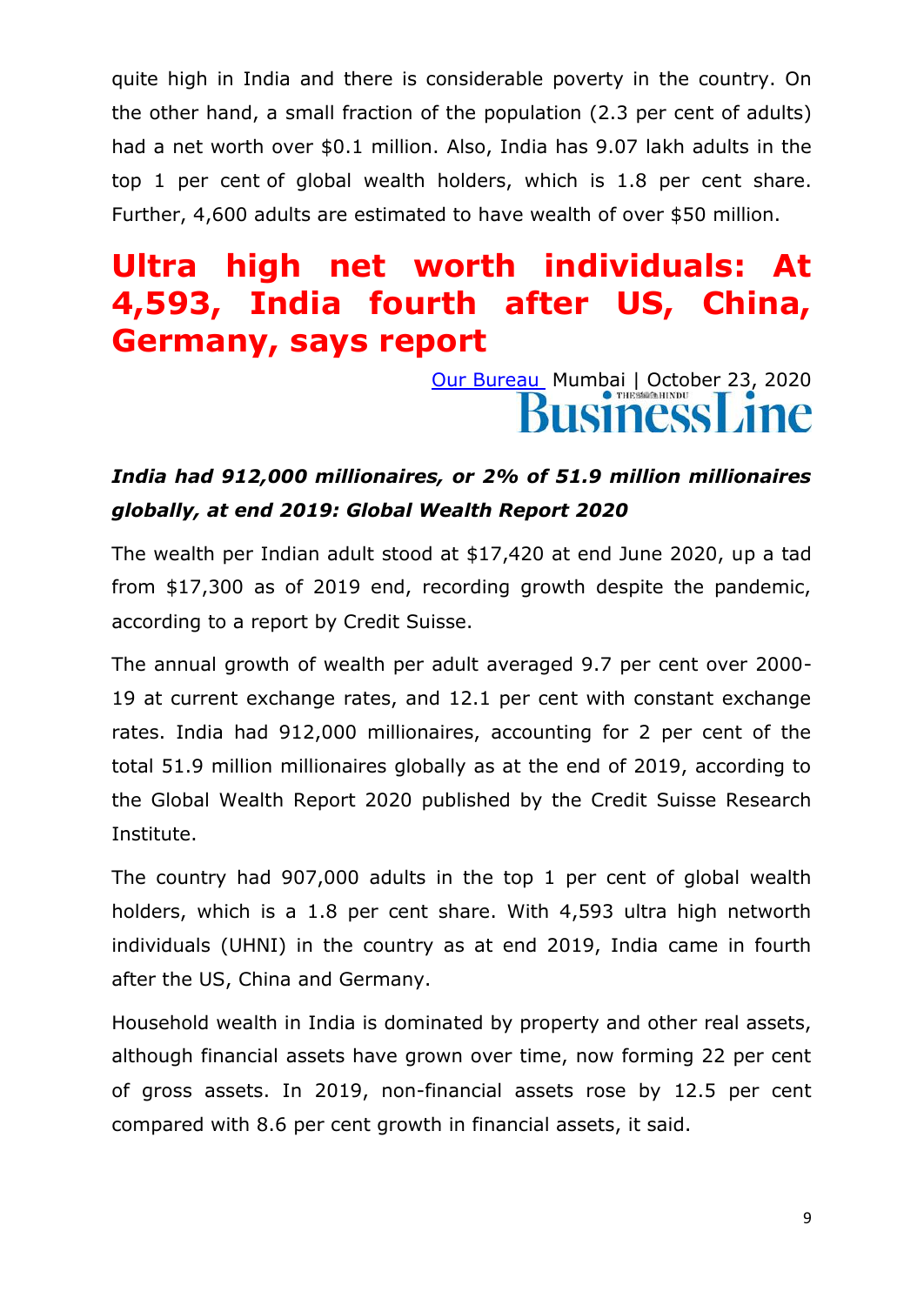Over the first half of 2020, while average wealth rose by only 1.7 per cent, Credit Suisse estimates that the full rise for 2020 will be 5-6 per cent and 2021 will see growth of about 9 per cent.

#### **APAC**

In the Asia-Pacific (including China and India), there were 45,920 UHNIs with net worth exceeding \$50 million as at end 2019. The financial assets in the APAC region grew by \$3,057 billion in the first six months of 2020, while non-financial assets rose by \$1,639 billion, largely driven by China and India.

Globally, 2019 was an "exceptional year" for wealth creation, with total wealth rising by \$36.3 trillion. The onset of the pandemic, however, resulted in a \$17-trillion drop in household wealth between January-March. From March onward, stock-markets have rebounded and house prices have risen. Estimates for the second quarter of 2020 suggest that total household wealth is slightly up on the level at the end of last year, while wealth per adult is slightly down, the report said.

The initial impact of the Covid-19 pandemic was felt through asset prices, causing global household net worth to fall by \$17.5 trillion during January-March 2020, a 4.4 per cent reduction. Actions taken by governments and central banks then reversed this fall.

By June, global wealth was \$1 trillion above the starting value. However, reduced GDP and rising debt will result in long-term damage; so wealth growth will be depressed for the next couple of years, and likely longer.

# **Fill up Non-Executive Director posts: PSBs to Finance Ministry**

Mumbai | October 22, 2020 K Ram Kumar

Public sector banks (PSBs) have requested the Finance Ministry to fill up Non-Executive Director positions to ensure adherence to corporate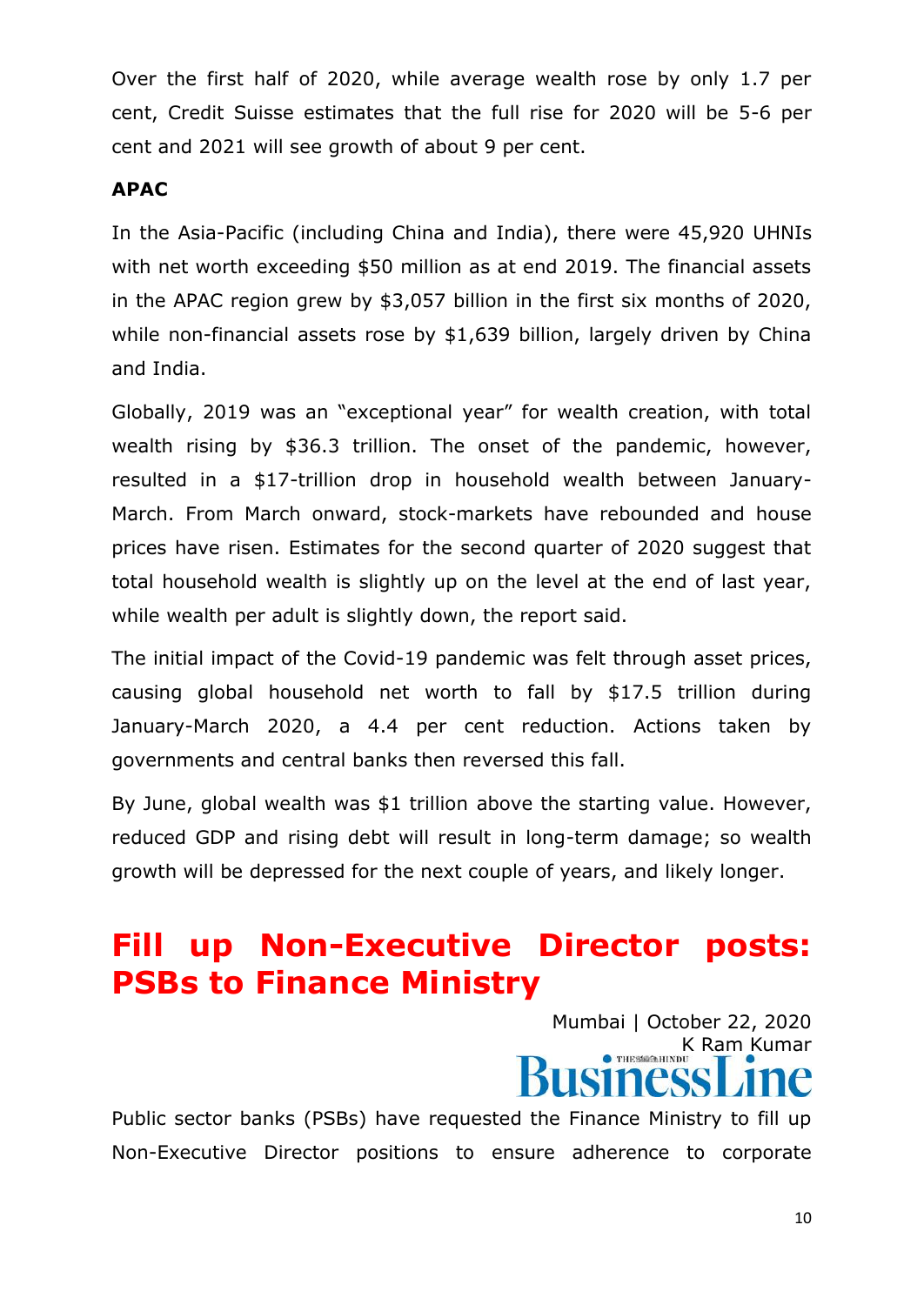governance norms and constitution of board-level committees. Some of these positions have been vacant for almost seven years.

#### **Vacancies**

Currently, there are vacancies in the category of Non-Executive Chairman, Workmen Employee Director, Officer Employee Director, and Director (under the Chartered Accountant category), and Part-time Nonofficial Directors, among others.

With six PSBs getting merged into four PSBs with effect from April 1, there are now 12 state-owned banks in the country. Non-Executive Director vacancies exist in a majority of these banks.

"All 12 PSBs have unfilled vacancies of Officer and Workmen Director positions. It is a purely political decision.

"If the positions are vacant, the bank is free to do and undo things as per the select few on the board. Hence, (bad loan) write-offs are going on unchecked," said S Nagarajan, General Secretary, All-India Bank Officers' Association.

He underscored that a PSB board without an Employee and Workmen Director can steamroll its decisions without any opposition.

Banking expert V Viswanathan observed that if the Non-Executive Chairman is not on the board then corporate governance gets compromised as the bank's top-brass, led by the MD and CEO, will call the shots at board meetings.

Workmen and Officer Directors protect employees' interests by ensuring suitable promotion/ transfer policies, welfare benefits, and red-flagging of frauds and other wrongdoings, he added.

The Director under the Chartered Accountant category is the third eye after the Statutory Auditor, emphasised Viswanathan.

This Director, who is also the Chairman of the Audit Committee of the board, looks into internal audit, compliance with the inspection report of the Reserve Bank of India, and compliance and monitoring, among others.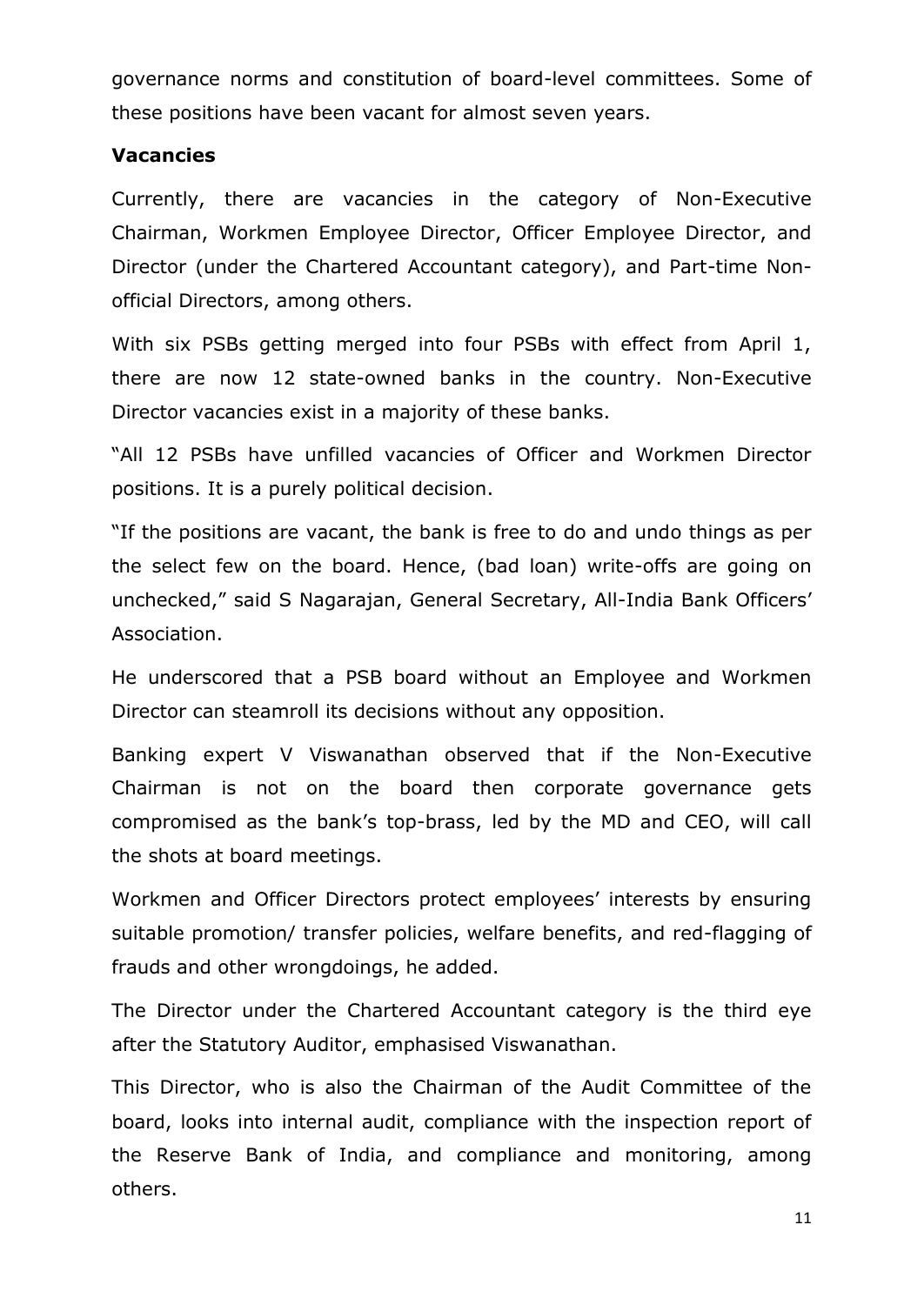If this position is vacant then there is a possibility that whatever financials the Chief Financial Officer presents will be accepted by other board members without demur.

# **Base year of Consumer Price Index for Industrial Workers revised from 2001 to 2016**

# [SPECIAL CORRESPONDENT](https://www.thehindu.com/business/Economy/cpi-iw-base-year-revised-from-2001-to-2016/article32916619.ece) NEW DELHI, OCTOBER 22, 2020

#### *New series not to affect DA given to govt staff for now*

The Labour and Employment Ministry on Thursday revised the base year of the Consumer Price Index for Industrial Workers (CPI-IW) from 2001 to 2016 to reflect the changing consumption pattern, giving more weightage to spending on health, education, recreation and other miscellaneous expenses, while reducing the weight of food and beverages.

Labour Bureau Director General D.P.S. Negi said the new series would not have an impact on the dearness allowance (DA) given to government employees for now. The linking factor of the new series to the old series was 2.88, something which employer federations had raised in consultations.

Speaking at the launch of the new series, Labour and Employment Minister Santosh Kumar Gangwar said the Bureau was expected to bring out the new series of the CPI for agriculture workers, which currently has the base year of 1986-87) by August next.

#### **Every five years plan**

Labour and Employment Secretary Apurva Chandra said that in the future, the Bureau would work towards revising the index every five years. The reduction in weight to spending on food and beverages indicated an increase in disposable income.

Mr. Gangwar said the new series, representing the latest consumption pattern, would be in the interest of workers. The number of centres,